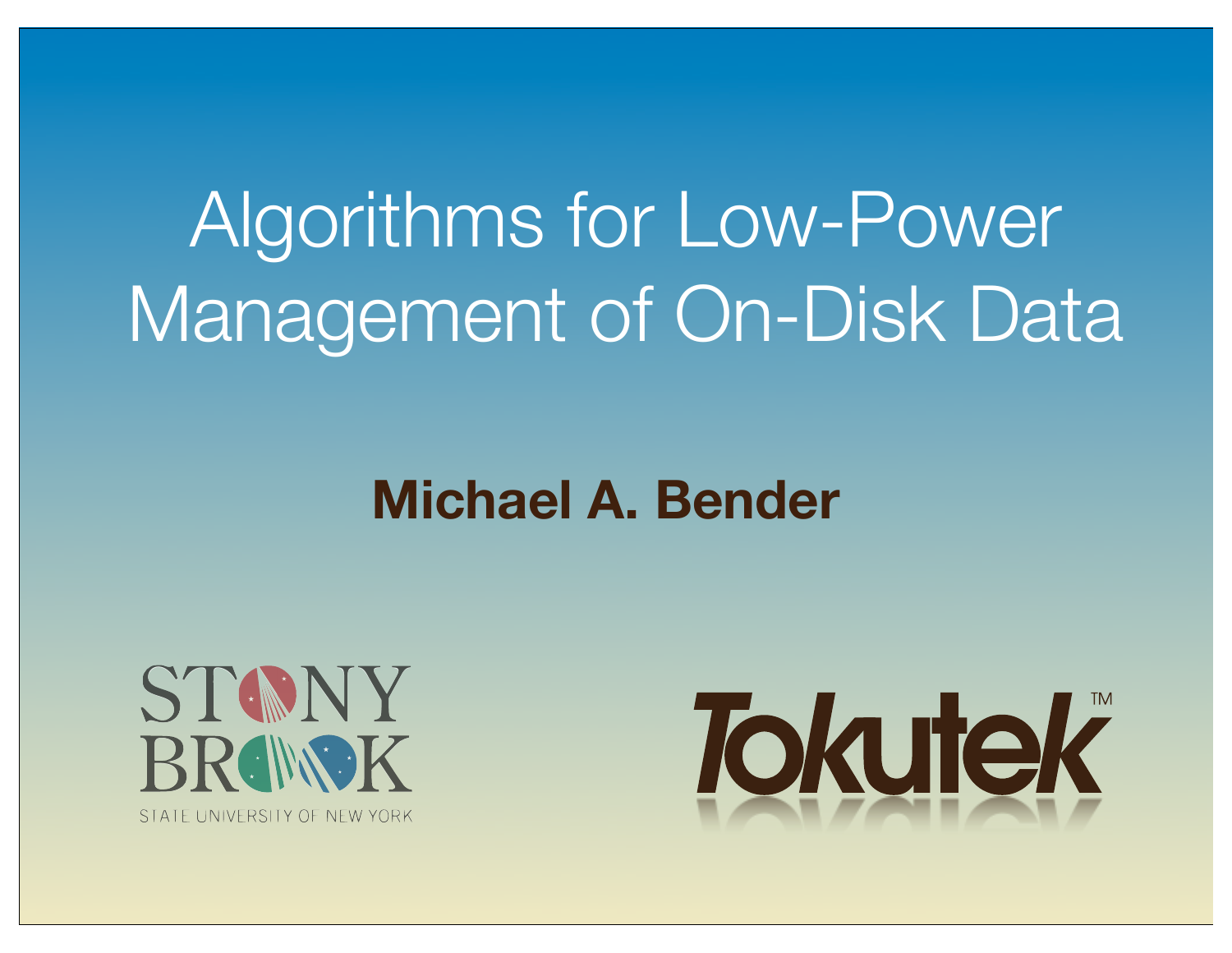# Power Consumption of Disks

#### **Power consumption of disks**

- Enterprise 80 to 160 GB disk runs at 4W (idle power).
- Enterprise 1-2 TB disk runs at 8W (idle power).

### **Data centers/server farms use 80-160 GB disks**

• Use many small-capacity disks, not large ones.

### **Using large disks may save factor of ~12**

- Other considerations modify this factor
	- ‣ e.g., CPUs necessary to drive disks, scale-out infrastructure, cooling, etc.
- Why not use larger disks? One reason is performance.



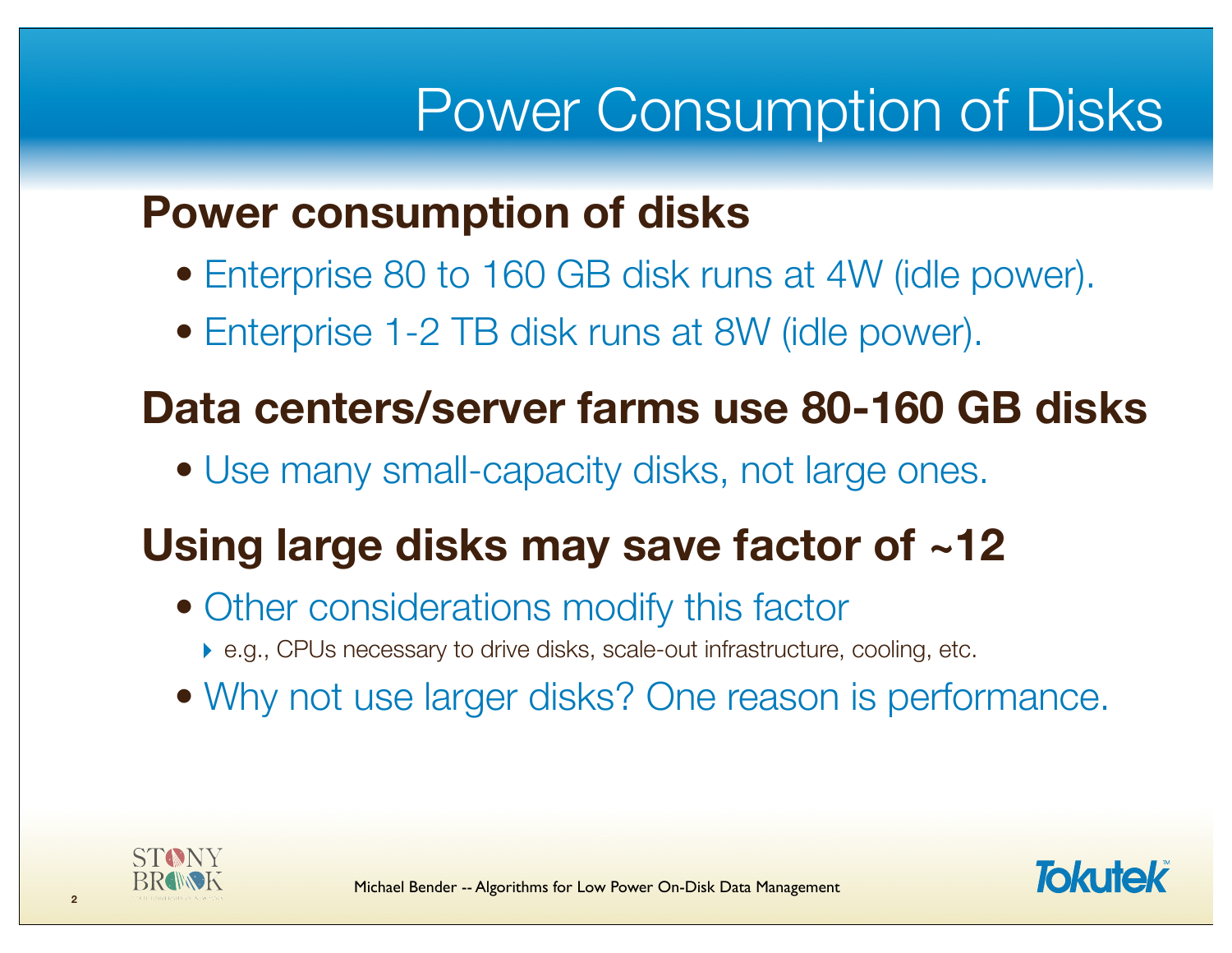# Disk Performance

#### **We need to examine how data is accessed. Databases/file systems use B-tree variants.**





**The algorithmic characteristics of B-trees determine the system design and power consumption.**



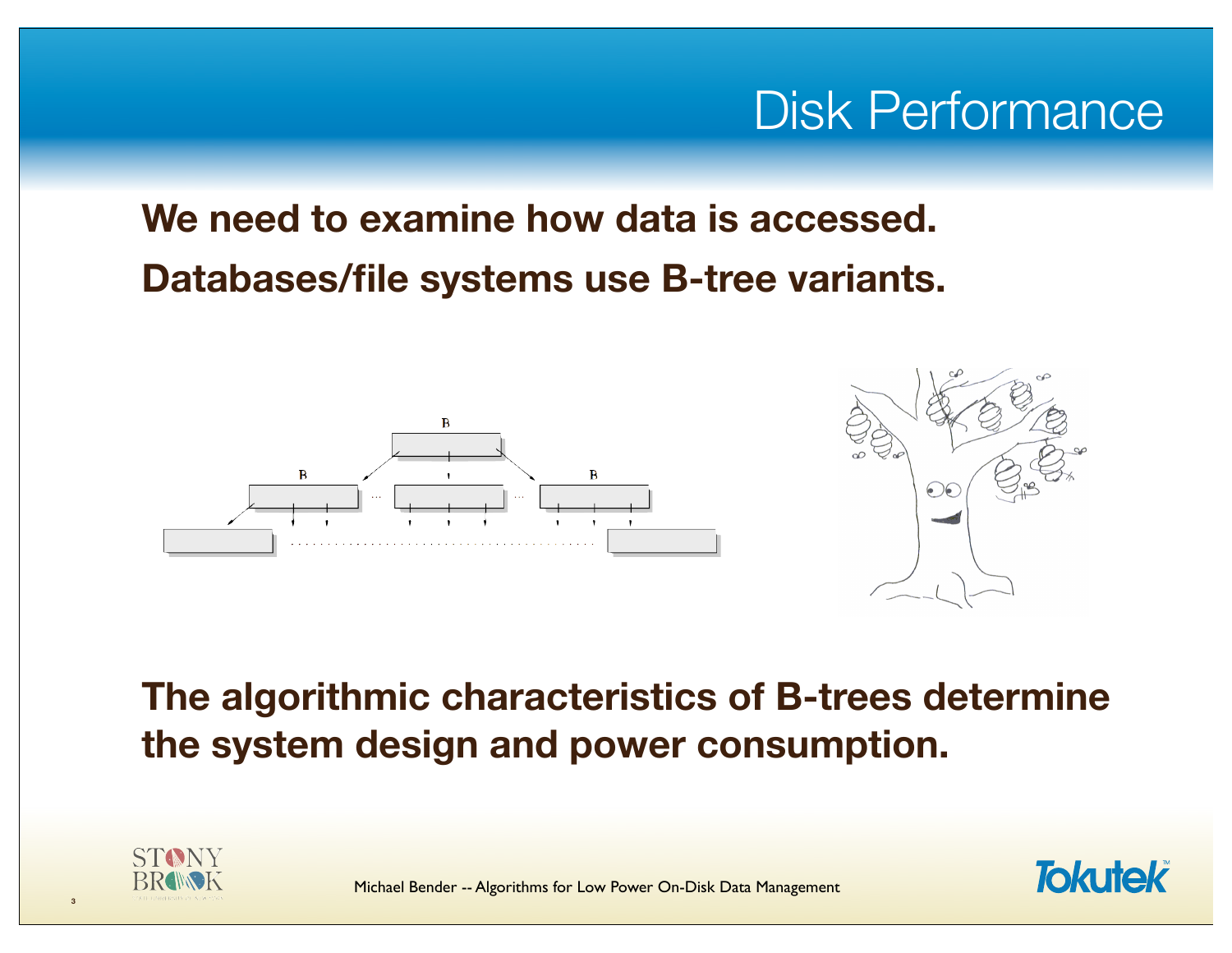# B-trees are Fast at Sequential Inserts

#### **Sequential inserts in B-trees have near-optimal data locality**



- One disk I/O per leaf (which contains many inserts).
- Sequential disk I/O.
- Performance is disk-bandwidth limited.



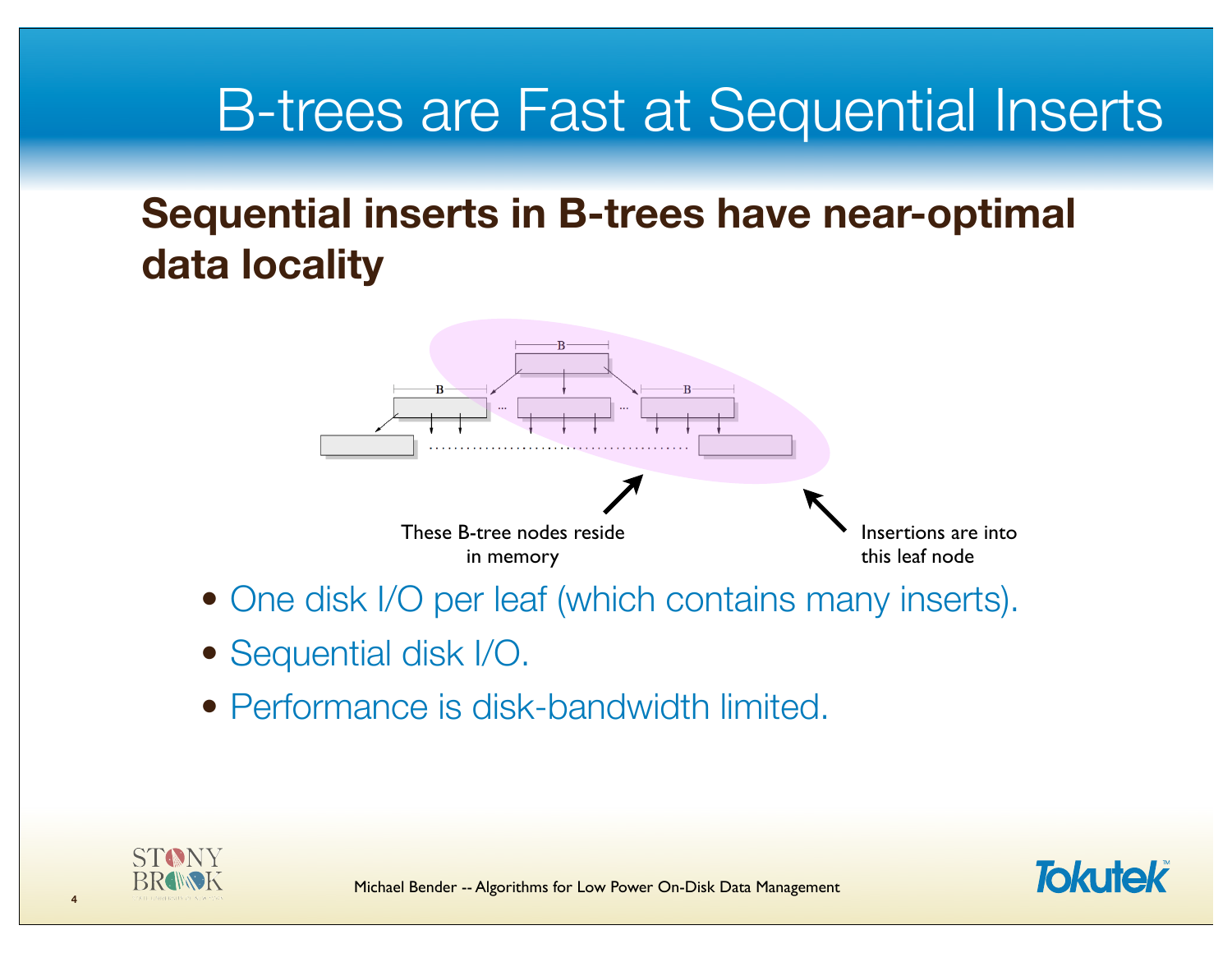# B-Trees Are Slow at Ad Hoc Inserts

### **High entropy inserts (e.g., random) in B-trees have poor data locality**



- Most nodes are not in main memory.
- Most key insertions require a random disk I/O.
- Performance is disk-seek limited.



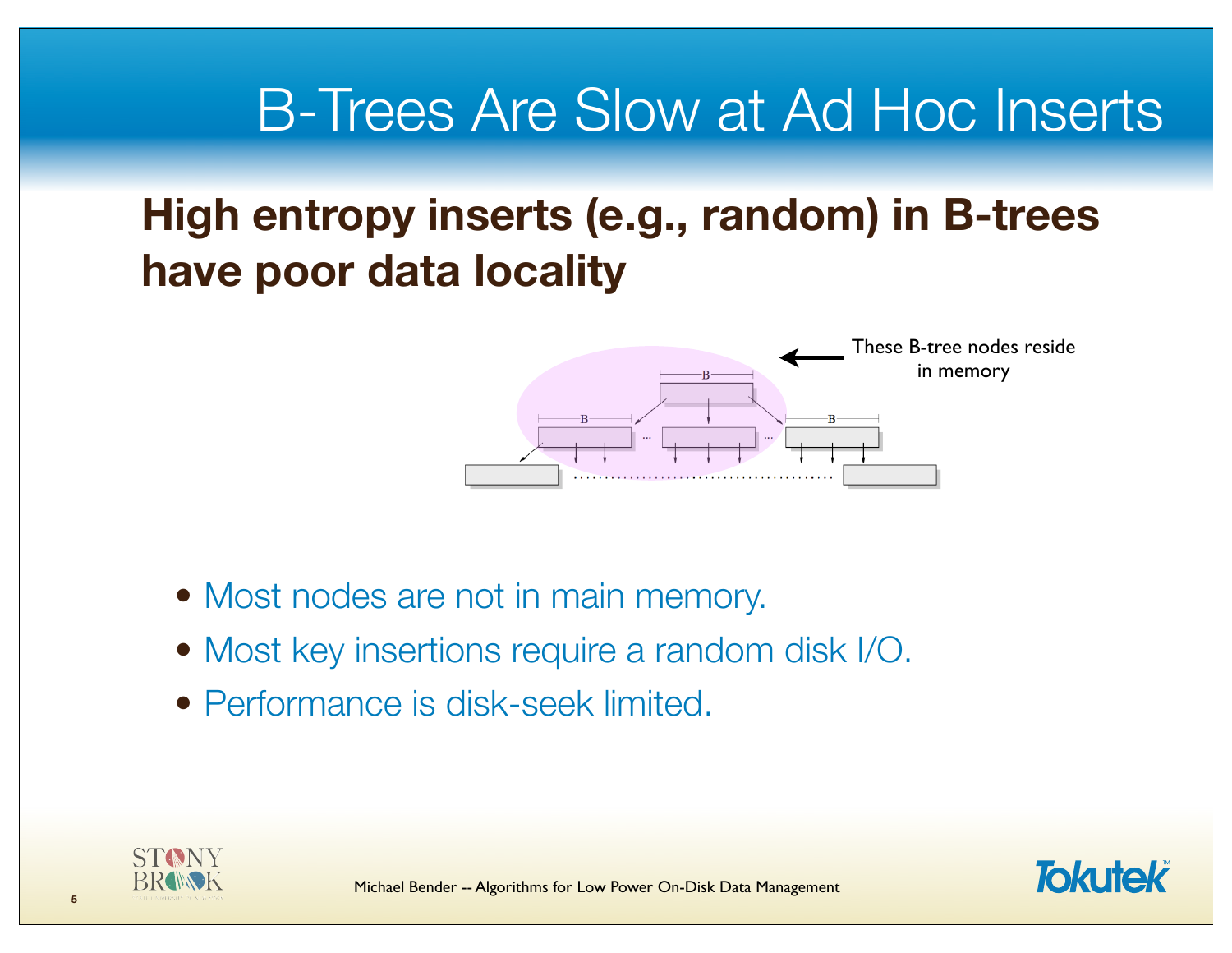# Why Not Use Larger-Capacity Disks?

#### **B-trees need disk systems with enough**

- capacity
- bandwidth
- random I/Os  $\leftarrow$ Hard for disks

#### **Achieve random I/Os by increasing number of disks**



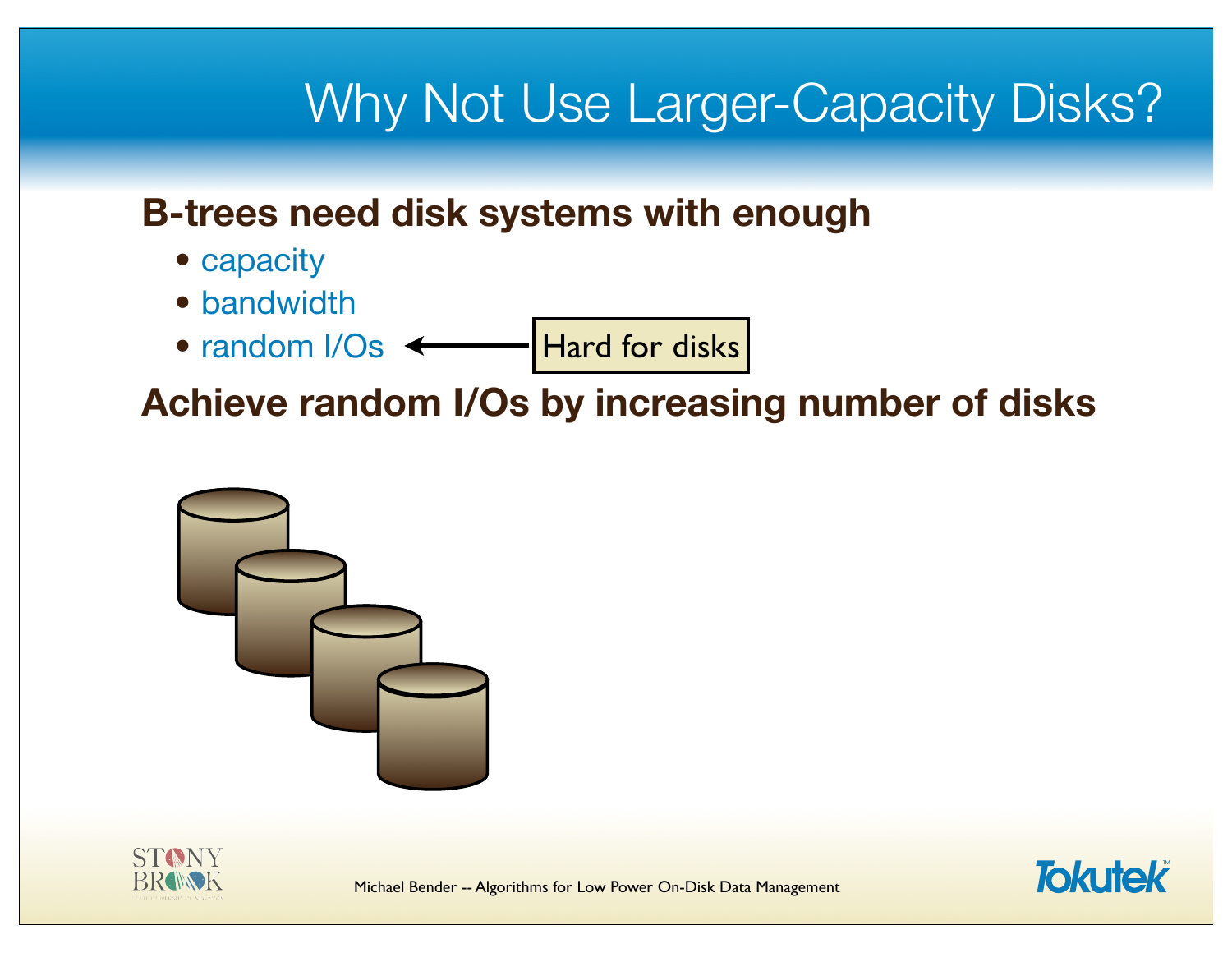# Fractal Tree<sup>TM</sup> Technology

### **Fractal Trees deliver better performance**

• Drop-in replacement for B-tree

#### **• Bandwidth limited, not seek limited**

- ▶ Scales as square root of capacity
- Developed at Stony Brook, Rutgers, MIT [Bender,Farach-Colton,Fineman,Fogel,Kuszmaul,Nelson '07]
- Commercialized by Tokutek for MySQL databases

### **Large-capacity disks can be used**

**• Order of magnitude energy savings per GB**



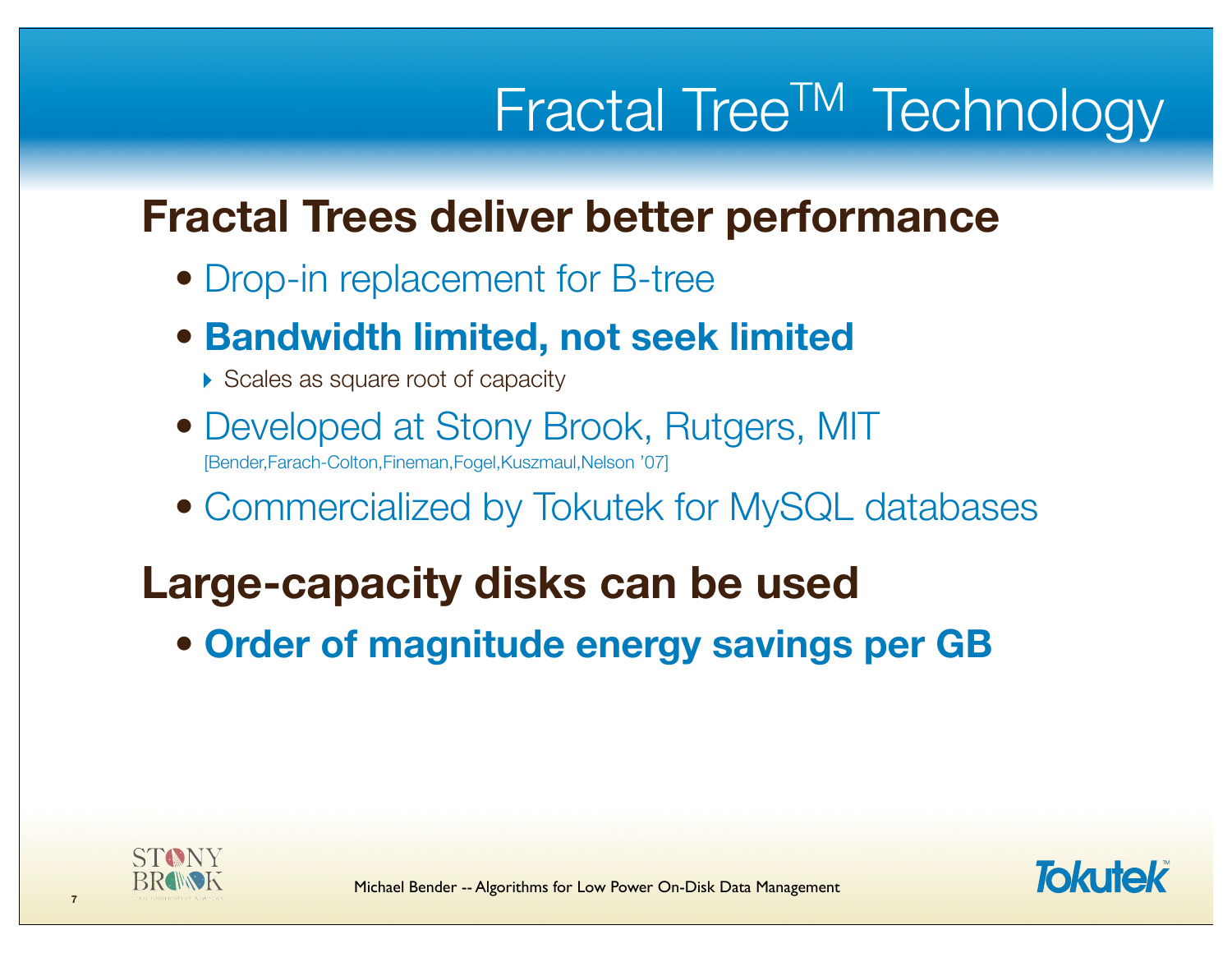# Fractal Tree Theoretical Model



#### **Example:** *N***=1 billion,** *B***=4096**

- 1 billion 128-byte rows (128 gigabytes)
	- $log<sub>2</sub>$  (1 billion) = 30
- Half-megabyte blocks that hold 4096 rows each
	- $log<sub>2</sub>$  (4096) = 12
- B-trees require  $\frac{\log N}{N}$  = 30/12 = 3 disk seeks in worst case log*B*
- Fractal Trees require  $logN = 30/4096 = 0.007$  disk seeks in worst case *B*



**8**

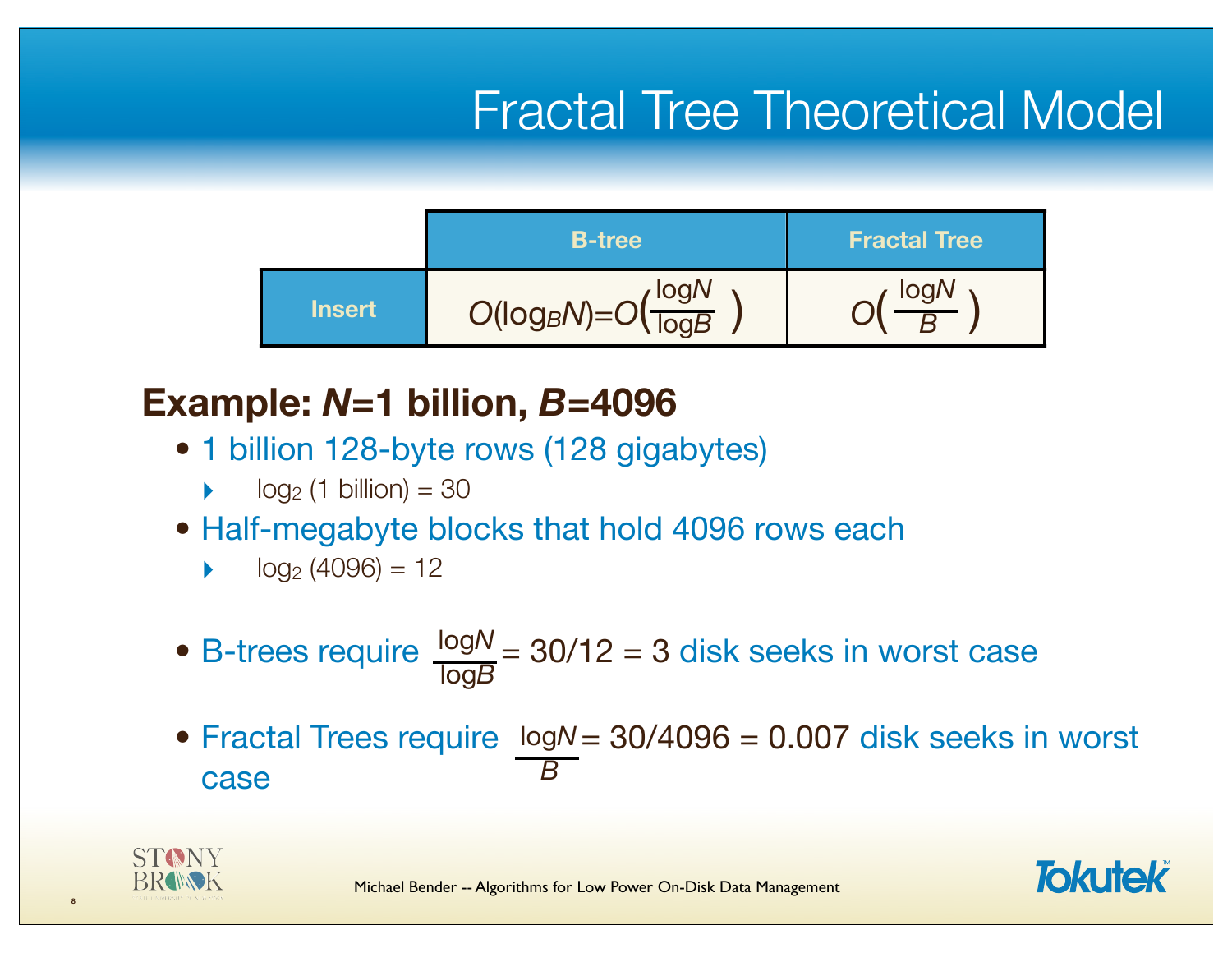## Fractal Tree vs. B-tree Insertions

**Fractal Tree vs. B-Tree Insert Performance** 35000 30000 25000 Row Insertions per Second **Row Insertions per Second** 20000 Fractal Tree 15000 B-Tree 10000 5000  $\Omega$  $\overline{ }$ '" \$#" %%" %(" &)" \*&" #!" #+" )\*" +\$" +'" '#" (%" ((" \$!)" \$\$&" \$%!" \$%+" \$&\*" \$\*\$" \$\*'" \$##" \$)%" \$)(" \$+)" \$'&" \$(!" \$(+" %!\*" %\$\$" %\$'" %%#" %&%" %&(" %\*)" %#&" %)!" %)+" %+\*" %'\$" %''" %(#"

**Database Table Rows in Millions** 

Inserts scale with bandwidth. No memory cliff.



**9**

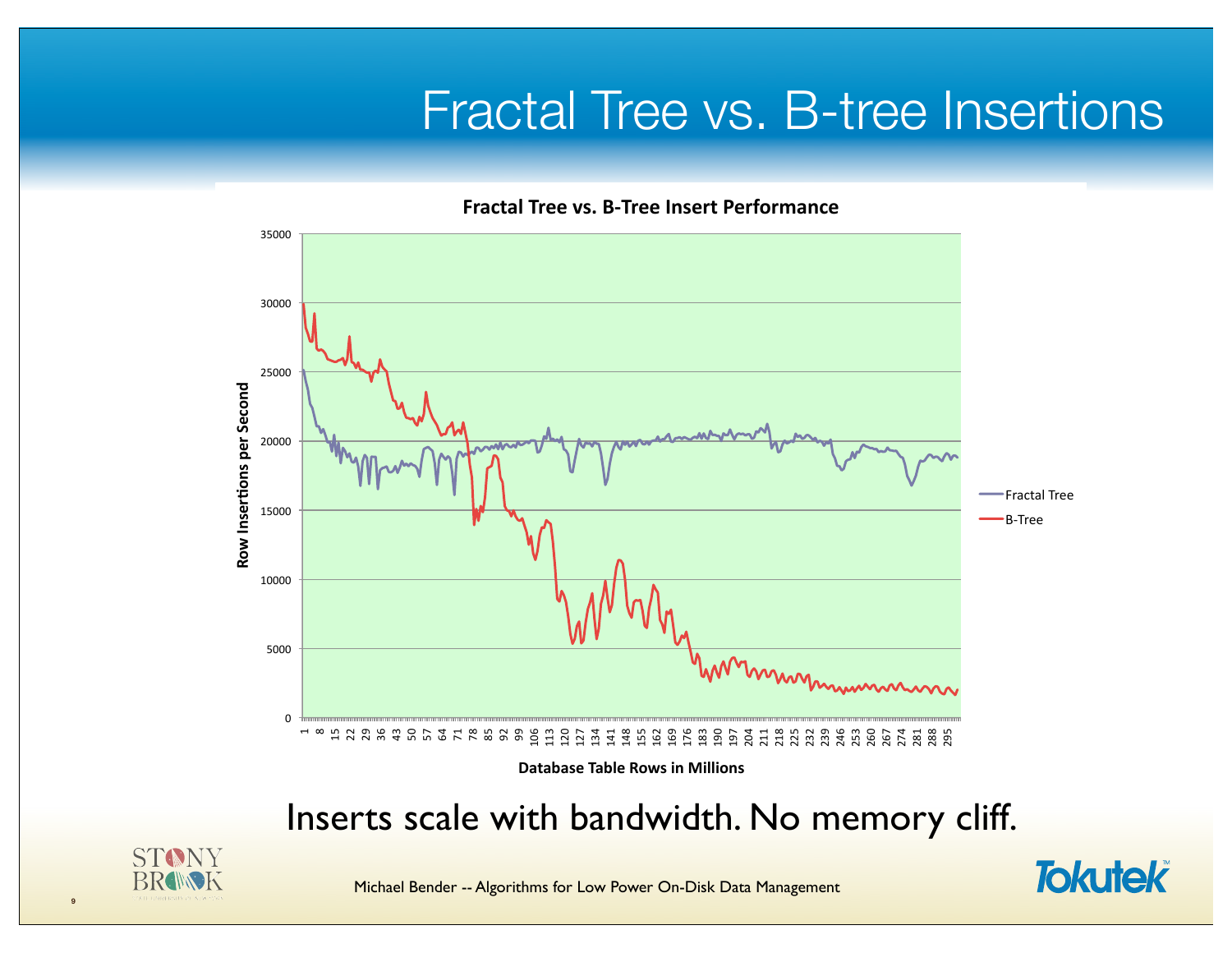# Diving Deeper...

### **How many CPUs in a well balanced system?**

- Depends on usage model.
- For I/O bound systems, one CPU can drive many disks.
- For bandwidth bound systems, a small number of drives can soak a CPU.

### **A Fractal Tree can use more CPUs per disk**

- So maybe the previous comparison isn't fair to B-trees...
- or maybe it isn't fair to Fractal Trees.



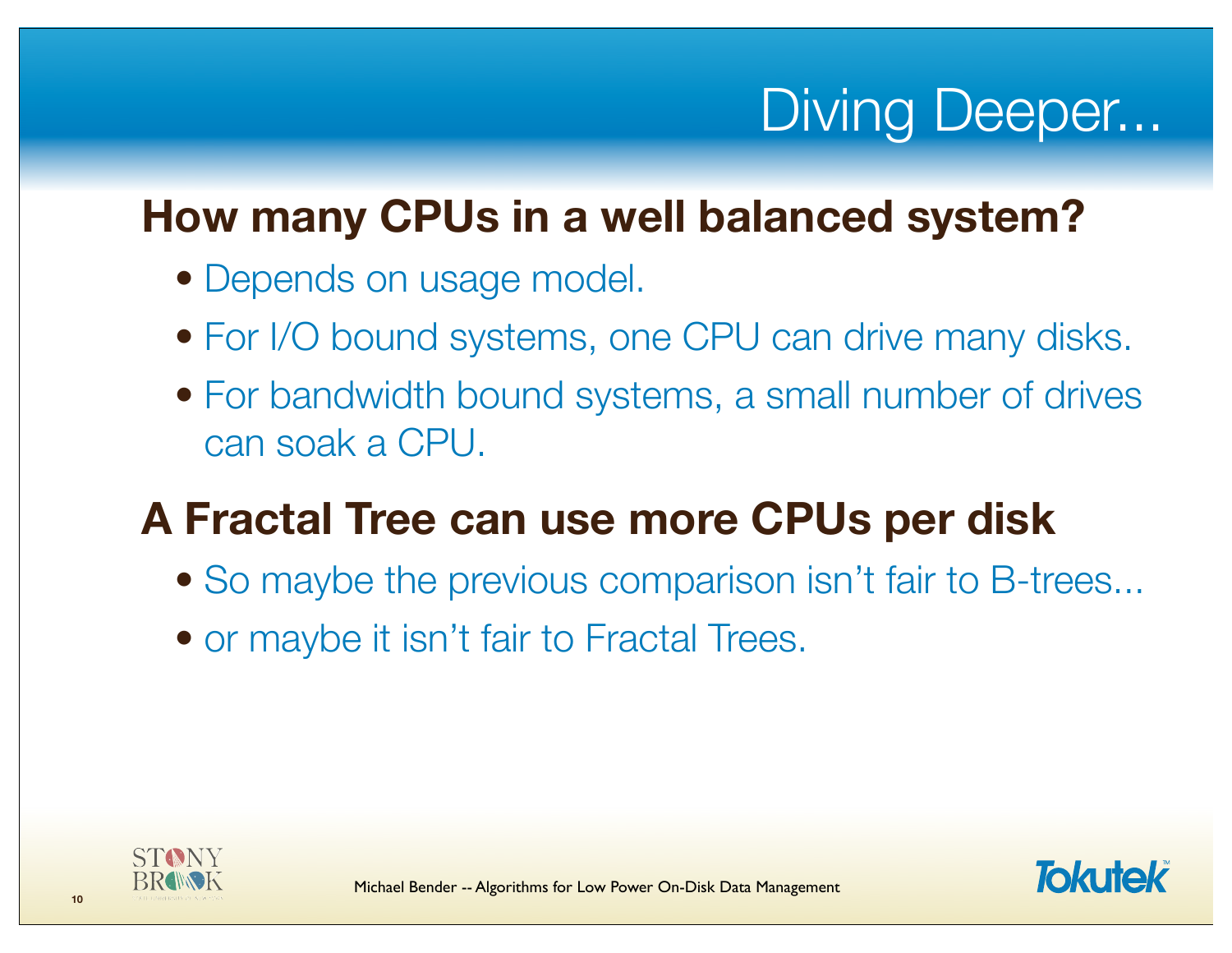# Other Power Metrics

### **What about insertions/joule?**

- (200 seeks per sec)/(10 watts=joules/sec) = 20 seeks per joule
- We already calculated seeks per insert
	- **► E.g., 3 versus 0.007**

|               | <b>B</b> -tree                              | <b>Fractal Tree</b> |
|---------------|---------------------------------------------|---------------------|
| <b>Insert</b> | $O(log_BN)=O\left(\frac{logN}{logB}\right)$ | logN                |

# **Fractal Trees provide two orders of magnitude improvement in insertions per joule**

• Versus one order of magnitude in Watts/GB



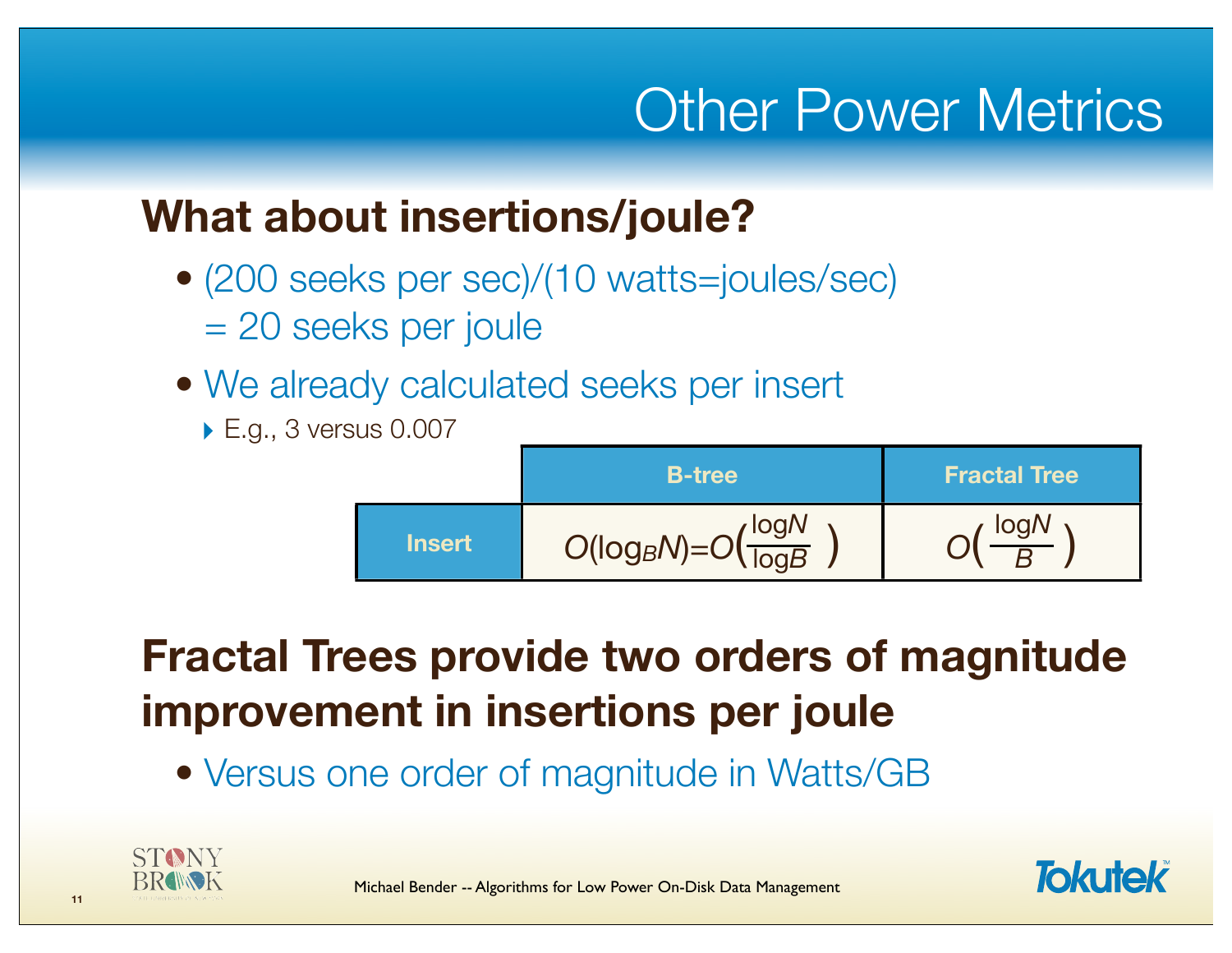# Algorithms that Ride the Technology Curve

#### **Where the power goes in disks**

- electronics -- used to be larger, now small
- drag -- superlinear in RPM
- seek cost -- superlinear in access time

#### **Power cost**

- Random I/O is expensive. Hardly improving over time.
- Bandwidth and capacity are cheap. They grow over time.
	- ▶ Bandwidth grows as square root of capacity.

#### **Consequence**

- B-trees remain slow because random I/O is expensive.
- We want data structures (such as Fractal Trees) that ride the technology curve.



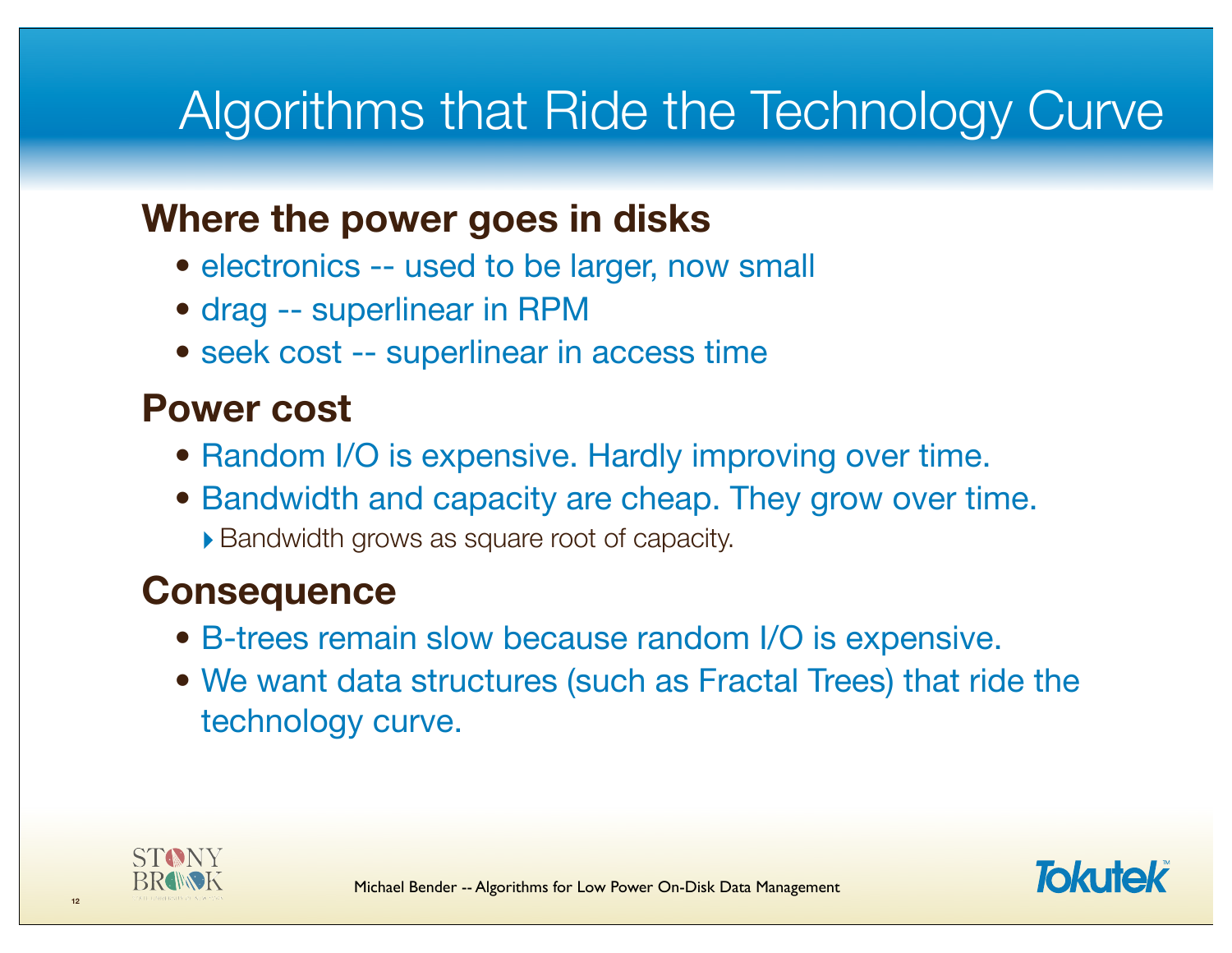# SSDs Introduce Other Energy Issues

#### **(But SSDs don't save B-trees)**